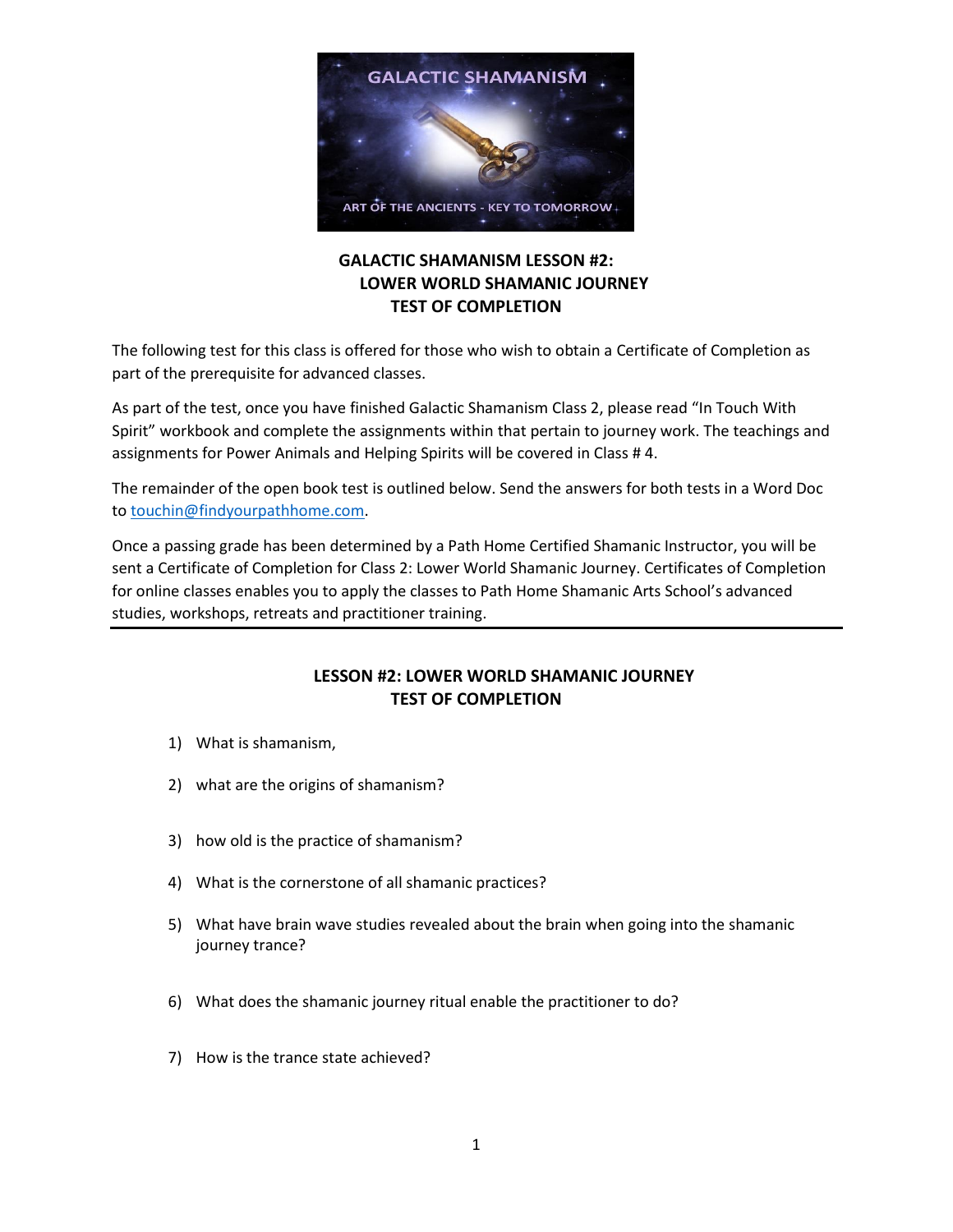- 8) What are shaman able to do while in the shamanic trance?
- 9) Why do we not appropriate ceremony?
- 10) What is the difference between appropriation of ceremony and what is offered in this course?
- 11) In this class and forward, what is the first step?
- 12) What is the purpose of setting sacred space?
- 13) Define "casting a circle" and its purpose.
- 14) Explain Earth's and human's toroidal field. What happens when they are aligned?
- 15) How is Earth alignment accomplished?
- 16) Explain the process of setting an altar.
- 17) Explain the process of activating the altar.
- 18) What is the purpose of the rattle?
- 19) What is the difference between meditation and the shamanic journey trance?
- 20) What is the "spirit world" in scientific terms?
- 21) What is the difference in functioning between the mind and the quantum level?
- 22) What information can be obtained by accessing the quantum level through the shamanic journey?
- 23) What is an example of a spontaneous journey?
- 24) What are daydreams?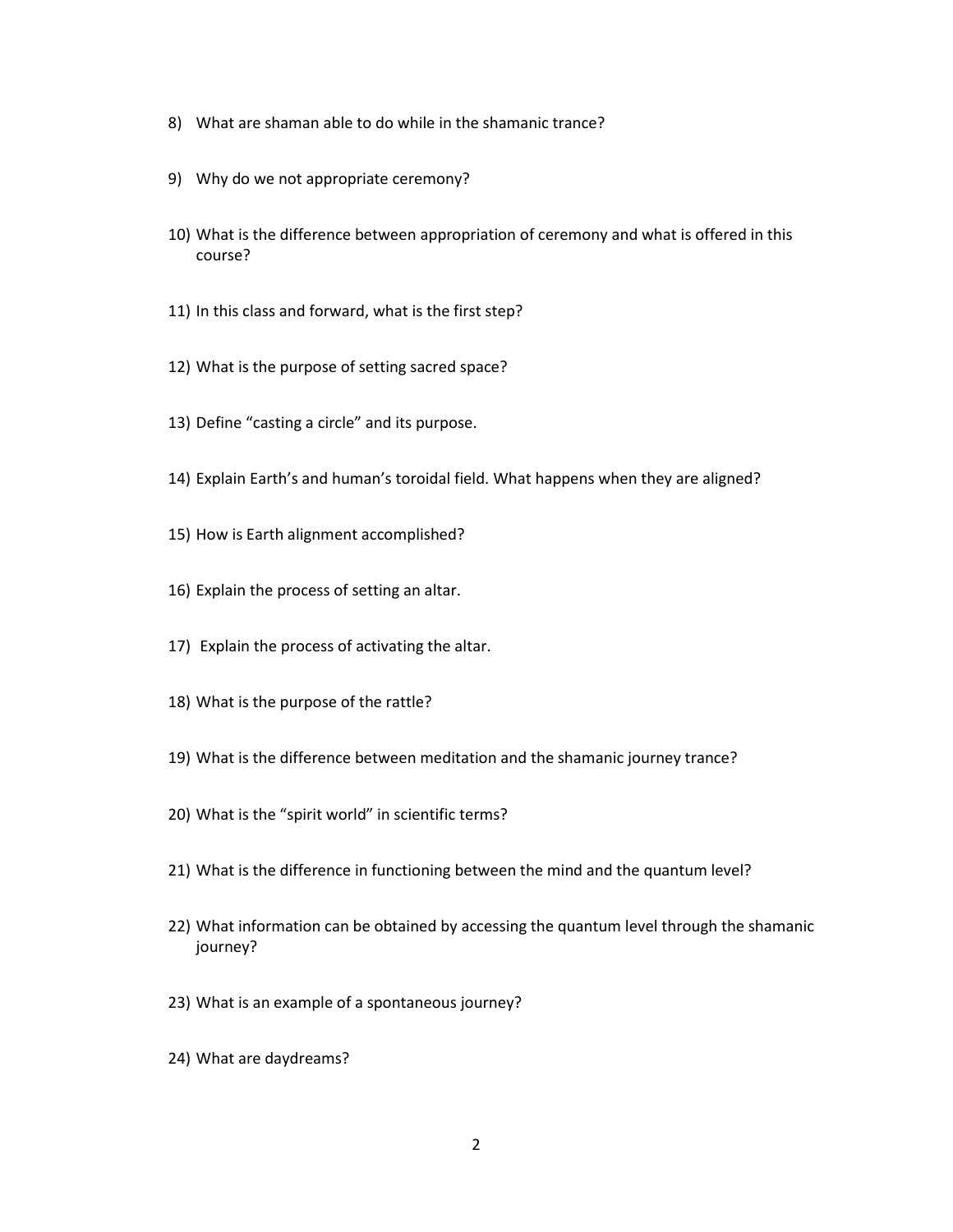- 25) What is the channel through which spiritual or quantum level information comes to us?
- 26) Explain the difference between sleeping dreams and journey work.
- 27) How is journey information presented?
- 28) Where does journey work take place?
- 29) What is the true purpose and function of imagination as it relates to the journey trance?
- 30) When speaking of different levels of reality, to what are we actually referring?
- 31) What is the common belief about "high" and "low" frequency?
- 32) Explain frequency balance and imbalance within the concept of positive and negative numbers.
- 33) What is the result when our overall frequency becomes imbalanced?
- 34) How does journey work affect our frequency mobility?
- 35) Explain the concepts of three levels of reality Upper, Middle and Lower World.
- 36) What is the importance of coming and going in exactly the same way?
- 37) Explain how to journey to and from Lower World.
- 38) What is the importance of journaling journey information?
- 39) What is the difference between obtaining metaphorical information through the journey trance for oneself and doing so for another?
- 40) How can journey work help us make choices for our future?
- 41) What is the power of intention?